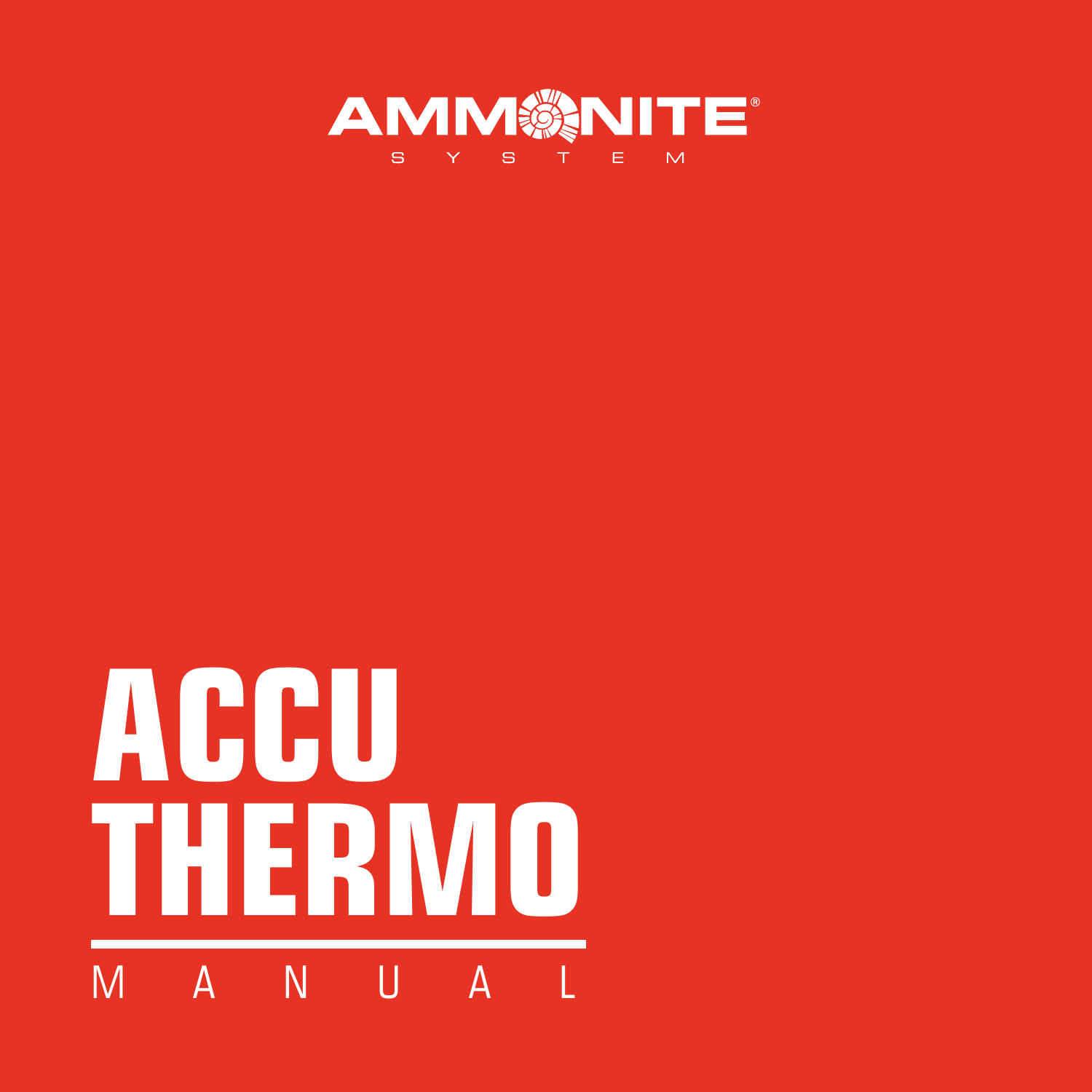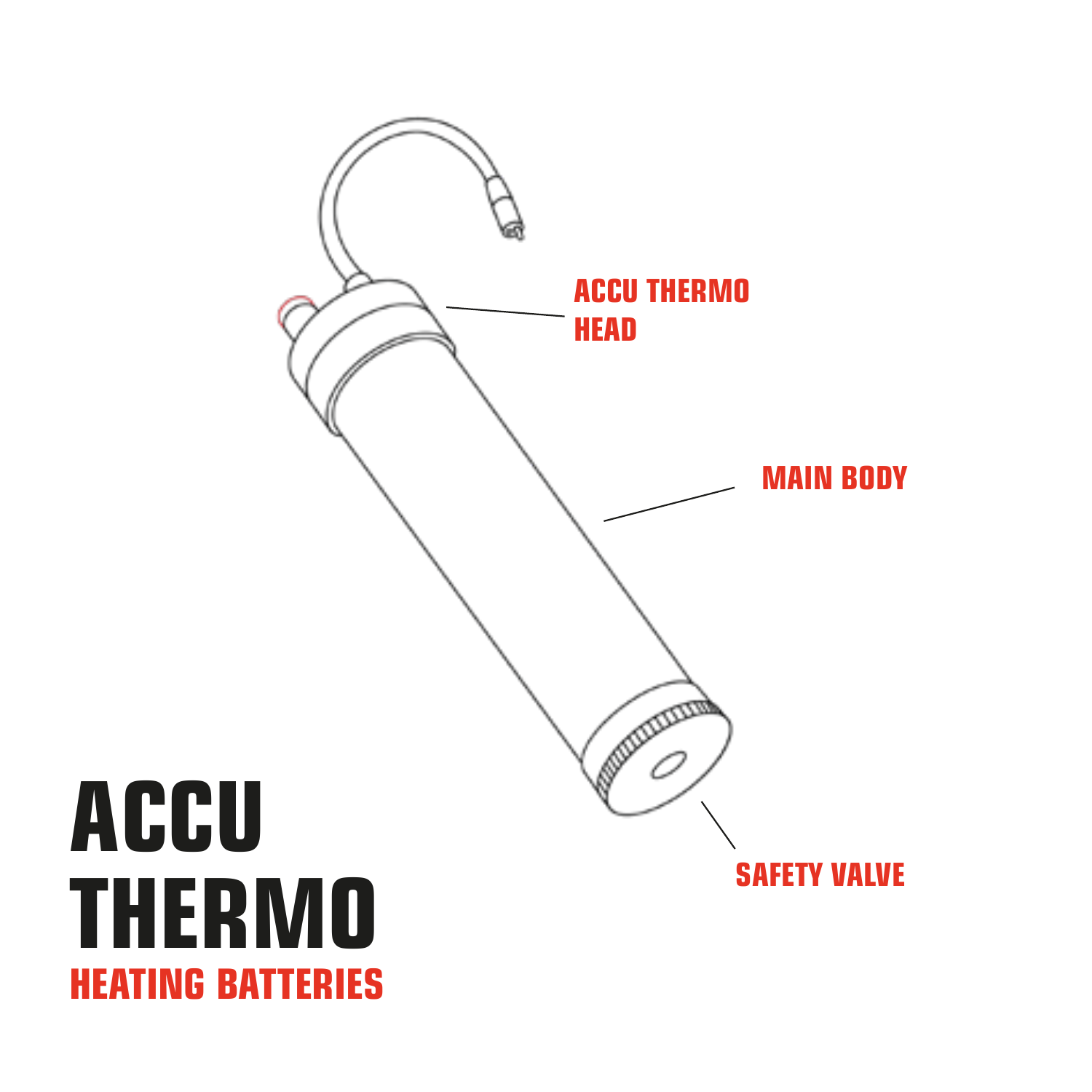

# **ACCU THERMO HEAD**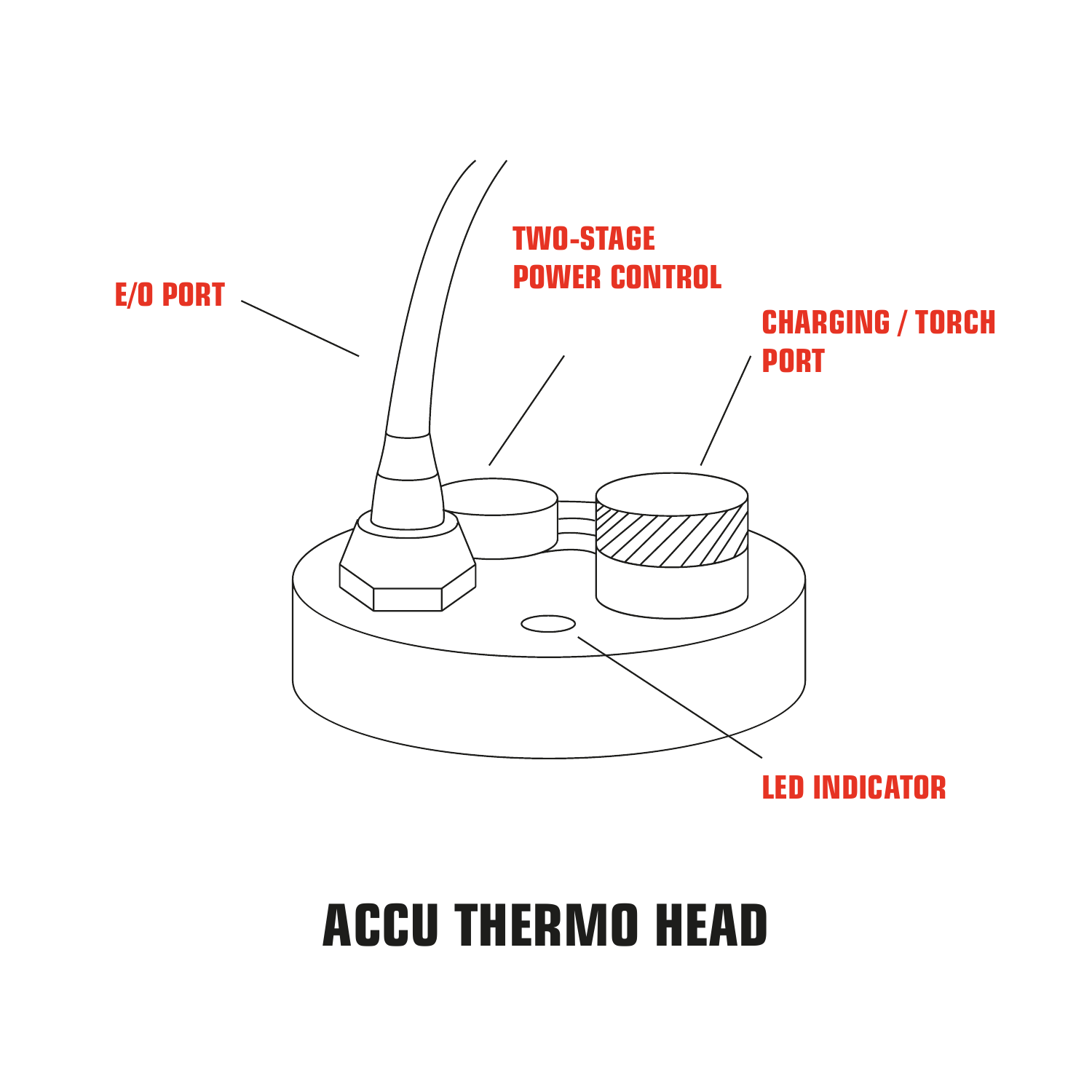#### **THANK YOU FOR CHOOSING AMMONITE SYSTEM**

We are hopeful that your experience with Ammonite System products will be smooth and flawless. To ensure that please read this manual and follow the rules within.

For any questions please check our website www.ammonitesystem.com, contact us by e-mail or our fannage on Facebook

The symbol placed on the product or its package indicates that this product cannot be treated as

household waste. It should be handed over to ' the applicable collection point for the used up electrical and electronic equipment by providing proper storage you may prevent dangerous consequences to the environment and human health. Recycling helps to preserve natural resources. For more information about recycling of this product, please contact your local authorities or authorities responsible for environment protection, your household waste disposal service or the shop where the product was purchased.

At the end of the use, the battery should be placed in a special container or brought to a collection point for the recycling of electrical and electronic equipment.

In order to do this please read current environmental protection regulations.

#### **NOTE**

Despite the regulations in force concerning air shipping of hazardous goods including Li-Ion batteries, the shipping company may refuse to ship a Li-Ion battery onboard a plane.

Ammonite System will not be held responsible for such occurrences.

#### **INTENDED USE**

ACCU THERMO batteries are intended to be used to supply power to a diver's heated dive wear and umbilical dive lights operating at a maximum of 12 V, with the receivers (heated undersuit, vest, gloves, and lights) of the maximum total power of not more than 200 W (for ACCU THERMO 14, ACCU THERMO 24 and ACCU THERMO 24 Special).

ACCU THERMO batteries feature two connection terminals at the top part of the casing, one of which has a built-in cable with the so-called E/O connector (wet connector).

It is used to connect the heating device, it is equipped with an .intelligent E/O" system and features a two-level power regulation (70%/100%) switch to control heating levels.



The E/O connector is intended to be a power supply only for the heated dive wear.

The second terminal is used to charge the battery; it may be also used to connect and power any Ammonite System umbilical dive light.

#### **WHAT IS ..INTELLIGENT E/O"**

"Intelligent E/O" is an electronic circuit protecting the contacts of a wet connector (E/O cord), from damage caused by electrolysis. The process responsible for this kind of damage takes place during the passage of current in water between the contacts of a wet connector when it remains unconnected. Until the ACCU THERMO is not connected to a receiver, e.g. a heated vest, there is no voltage on the wet connector (E/O cord). Voltage is automatically cut off also upon disconnecting the receiver by unplugging the E/O cord.

Thus, no current passes between the contacts of the wet connector, making them safe from damage.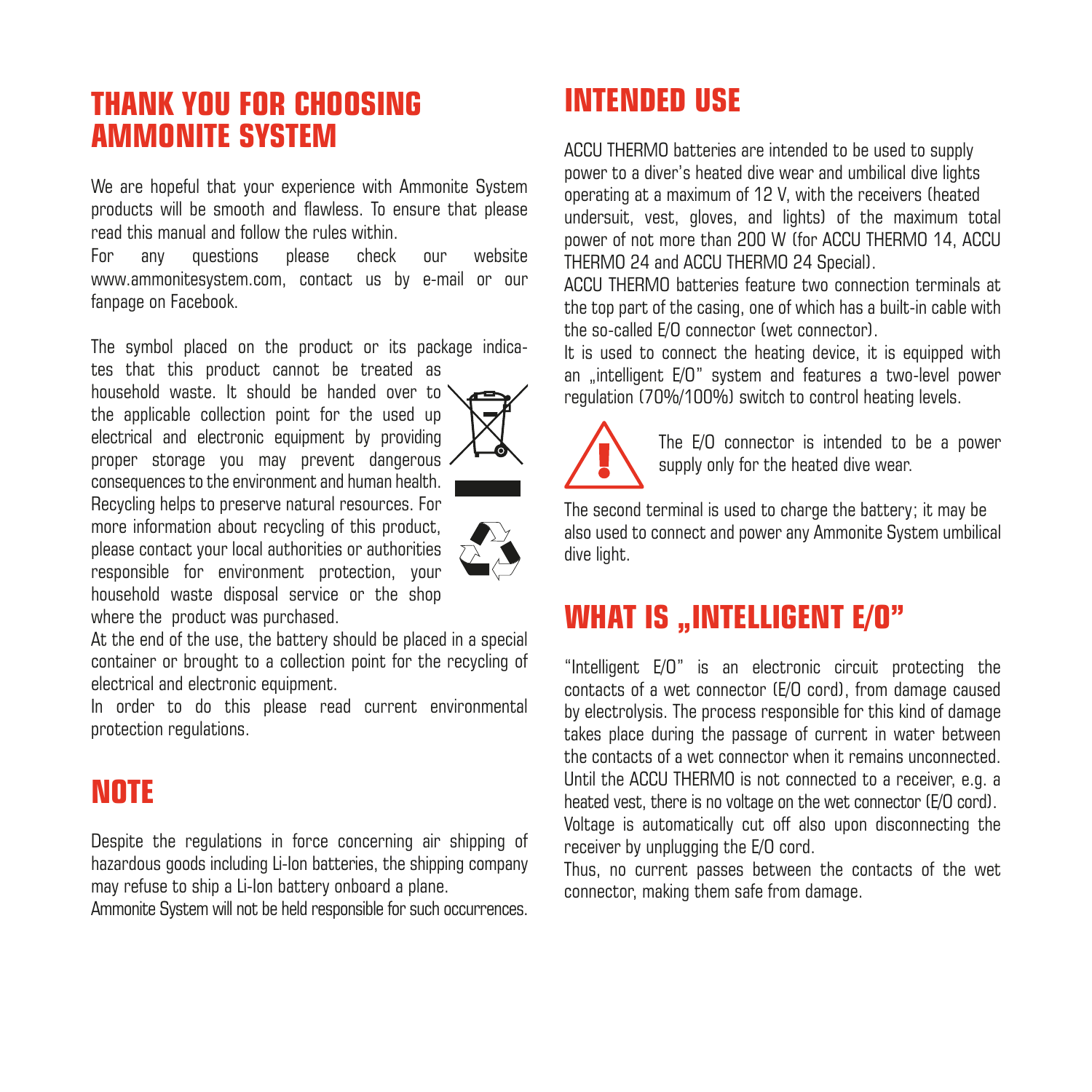#### **GETTING READY FOR OPERATION**

Due to the considerable power of heated clothing, it is recommended to use a fully charged battery to maximise its operation time.

#### **LED INDICATOR**

The LED indicator is located at the top part of the ACCU THERMO casing.

The LED indicates the battery performance status and provides information on the current battery level.

#### **STEP ONE**

Power on, the LED lights for 4 seconds in a mode corresponding to its charge level:

- green, continuous: 75% 100% of charge capacity
- green, intermittent: 50% 75% of charge capacity
- red, intermittent: 25% 50% of charge capacity
- red, continuous; less than 25% of charge capacity

#### **STEP TWO**

Next, the LED switches to the operation "ready mode":

- repeated two red flashes and one green battery ready for operation – no receiver on the E/O output. Once a receiver is connected and found – the E/O output becomes active  $-$  the receiver starts being powered;
- continuous green when a receiver is properly connected.

#### **USING AN UMBILICAL LIGHT WITH ACCU THERMO**

It is possible to use ACCU THERMO to simultaneously power supply to heated clothing and an umbilical light.

However, such a gear setup is not recommended for safety reasons.

Ammonite System recommends diving with a primary torch, independently battery-powered along with two battery-powered backup torches.

To connect the umbilical light to ACCU THERMO undo charging port plug on the ACCU THERMO terminal labelled ..charging/torch".

Next, connect the umbilical light cable to the "charging/torch" port by correct and firm tightening of the umbilical light cable plug. When the umbilical light is not in use, unscrew the umbilical light plug and then appropriately tightened up the charging port plug.

#### **RECOMMENDATIONS FOR USE**

In the case of a longer period of non-use, the battery capacity must be checked by connecting the charger to the charging port. If need be, the battery should be charged up.



The indications on the charger display are only approximate. They serve to determine the estimated battery level.

The circuit controlling the battery performance is equipped with a microprocessor which consumes a minimal amount of power. Therefore, it is necessary to check the battery level in case of a longer period of non-use.

It is recommended to take the battery pack out of the casing and store separately in case of long periods of non-use.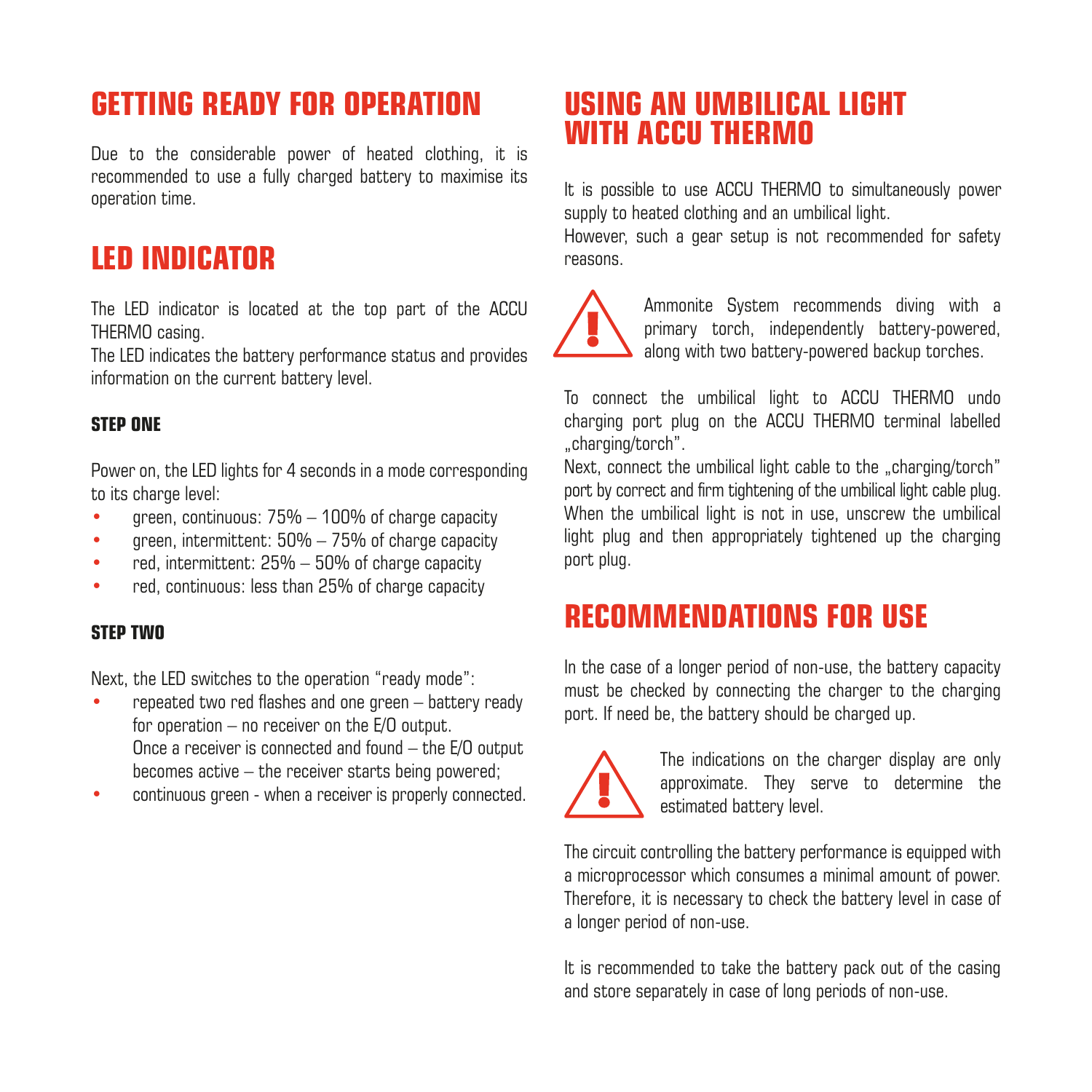

To remove the battery pack, unscrew the top part of ACCU THERMO battery with bare hands. After unscrewing the top part of ACCU THERMO, remove the battery nack.

Before reinstalling the battery pack and screwing on ACCU THERMO, checkthe condition of the o-ring and lubricate it with silicone grease.

#### **PRECAUTIONS – IL-ION RATTERY PACKS**

The battery should not be left unattended while being charged. The battery pack must be fully charged before its first use.

Deep discharge of the pack i.e. one below 8.0 V (15% on the battery charger display) should be avoided.

The batteries discharge spontaneously even when they are not used. This may result in deep discharge and, consequently, loss of capacity or deterioration of the battery pack.

Before use in water, condition of the electric cables, particularly the E/O cable, and the charging port plug should be checked.

If any damage is detected, the battery pack should not be used. The battery should be checked for leak tightness – the charging port plug must be appropriately tightened up.

The company Ammonite System will not be held responsible for any damage resulting from the misuse of ACCU THERMO.

### **CHARGING THE LI-ION BATTERY**

To charge the battery, you must connect the charger to a 100–240 V  $\sim$  nower source.

Proper performance of the charger is indicated on the blue backlit display.

Undo charging port plug on the ACCU THERMO terminal labelled .charging/torch".

The output plug of the charger must be connected to the battery's ..charging/torch" terminal.

The charge start is indicated by the display changing its colour from blue to red and displaying information on the battery pack charge status.

When the battery has been charged, the display will read "FULL 100%".



When the battery is charged and charger unplugged the charging port plug must be appropriately tightened up.

## **USE OF THE LI-ION BATTERY:**

The battery must be charged only with the AMMO LITHIUM CHARGER supplied by Ammonite System.

The battery must not be discharged below the voltage level of 8.0 V (15% on the battery charger display).

#### **PERFORMING THE FOLLOWING IS PROHIBITED:**

- Open/cut the protective wrap of the battery pack.
- Interfere with the battery construction.
- Short the battery contact pins.
- Use ACCU THERMO with other batteries than genuine Ammonite System battery packs.
- Throw the battery or pierce the cells' casing
- Put the battery into fire.
- Immerse the battery pack into the water.

#### STORAGE CONDITIONS OF **U-ION BATTERIES**

The battery should be stored in a dry, ventilated room in ambient temperatures from  $+10$  °C to  $+40$  °C.

Temperatures higher than  $+60$  °C may cause damage to the internal parts of the battery.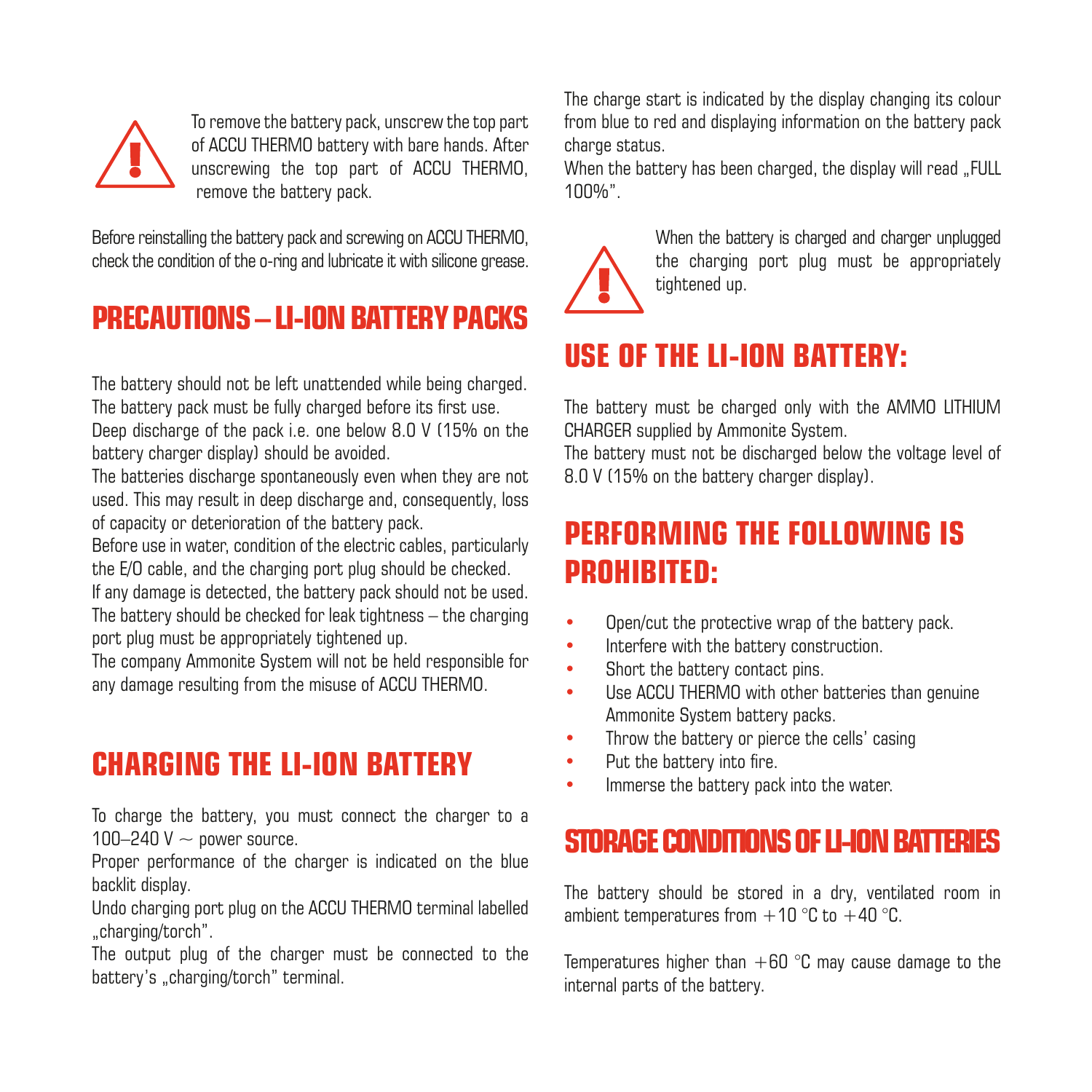Charging the battery must always take place in a positive temperature: from  $10^{\circ}$ C to  $+40^{\circ}$ C.

If the battery was stored in negative temperature, it is necessary to let it adjust by leaving it in a temperature of at  $l$ east  $+10$  °C for 4-5 hours.

While diving in winter, you must not store the battery in a negative temperature (e.g. in a car boot or outdoors).

Charging a frozen battery mayresult in damage to itsinternal parts. Discharge of the battery may take place in temperatures ranging from  $+10$  °C to  $+40$  °C.

The battery may be stored after prior charge up to 70%-100% (storing a discharged battery leads to its deterioration).

The battery must be stored away from sources of fire and damp, as well as food.

When stored, the battery must be charged at least once every six months or more often if the voltage on its pins amounts to less than 8.5 V (20% on the charger display).

You must check the voltage/capacity on the battery pins once a month using the charger included in the kit or another appropriate measuring instrument.

#### **OPERATING TIME:**

| <b>ACCU THERMO</b>   | <b>TYPE 14</b> | <b>TYPE 24</b> | <b>TYPE 24</b><br>special |
|----------------------|----------------|----------------|---------------------------|
| GLOVES 30 W          | 4h 10'         | 8h.5'          | 8h.5'                     |
| VEST 55 W            | 2h 15'         | 4h 25'         | 4h 25'                    |
| UNDERSUIT 110 W      | 1h 10'         | 2h 10'         | 2h 10'                    |
| $GLOVES + VEST$      | 1h 30'         | 2h 50'         | 2h 50'                    |
| $GLOVFS + UNDERSUIT$ | 55'            | 1h 45'         | 1h 45'                    |

#### **SPECIFICATION:**

| <b>ACCU THERMO</b>      | <b>TYPE 14</b>   | <b>TYPE 24</b> | TYPE 24          |
|-------------------------|------------------|----------------|------------------|
| capacity nominal        | 14Ah             | 23,45 Ah       | 23.45 Ah         |
| charger input voltage   |                  | 100-240 V      |                  |
| over pressure valve     | YES              | <b>YES</b>     | <b>YES</b>       |
| total energy            | 125 Wh           | 242 Wh         | 242 Wh           |
| max. length             | 200 mm           | 262 mm         | 262 mm           |
| weight                  | 1110q            | 1610q          | 1800 g           |
| max. operation depth    | 150 <sub>m</sub> | 100 m          | 200 <sub>m</sub> |
| charge/discharge cycles | 500-700          | 500-700        | 500-700          |
| charging time           | $-4.5h$          | $-8h$          | $-8h$            |
| rechargeable battery    | Li-Ion           | Li-Ion         | Li-Ion           |
| voltage                 | 10,95 V          | 10,95 V        | 10,95 V          |
| max. diameter           | 66mm             | 66mm           | 66 <sub>mm</sub> |
| weight in water         | 415 g            | 715 g          | 1100 g           |